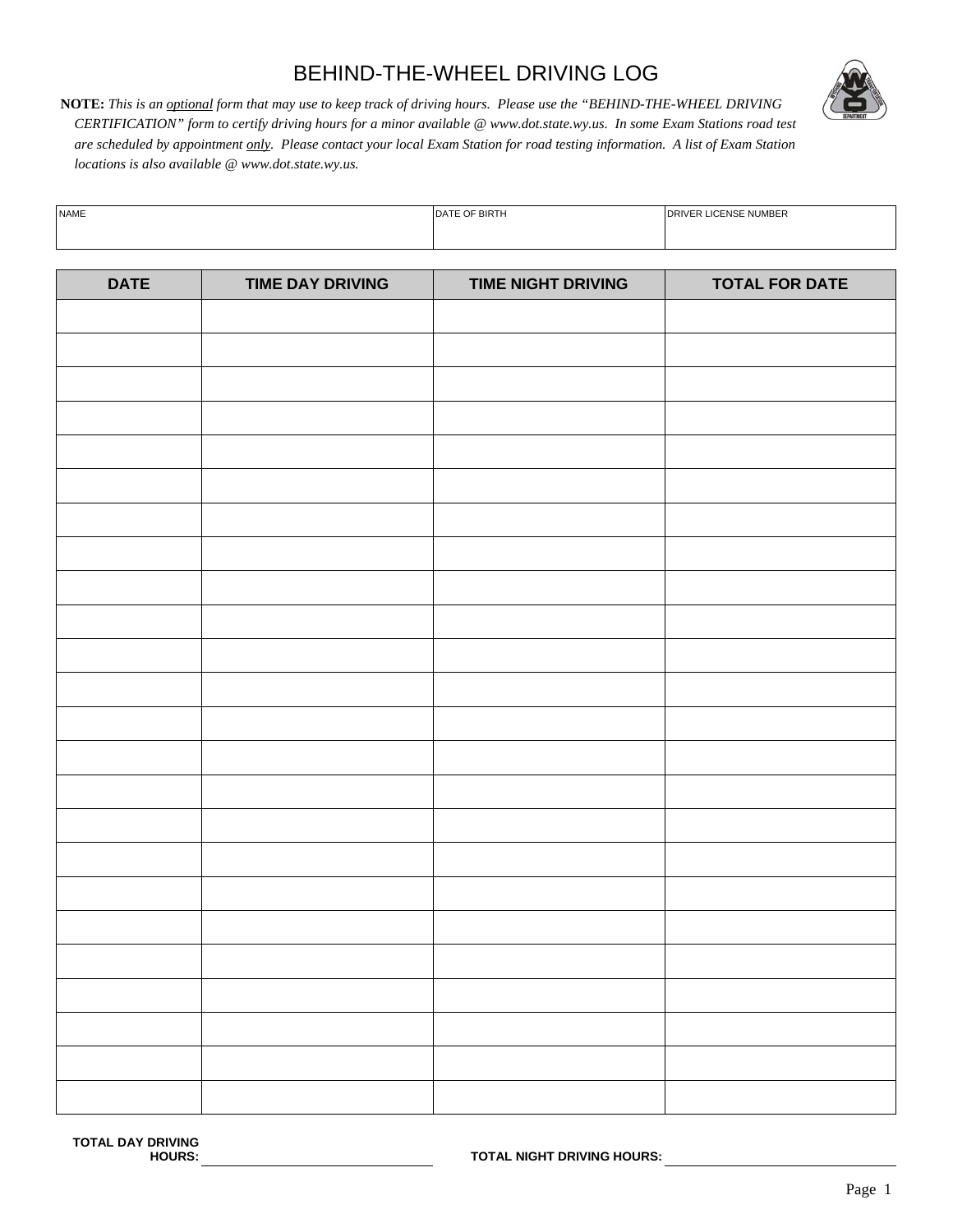| <b>DATE</b> | <b>TIME DAY DRIVING</b> | <b>TIME NIGHT DRIVING</b> | <b>TOTAL FOR DATE</b> |
|-------------|-------------------------|---------------------------|-----------------------|
|             |                         |                           |                       |
|             |                         |                           |                       |
|             |                         |                           |                       |
|             |                         |                           |                       |
|             |                         |                           |                       |
|             |                         |                           |                       |
|             |                         |                           |                       |
|             |                         |                           |                       |
|             |                         |                           |                       |
|             |                         |                           |                       |
|             |                         |                           |                       |
|             |                         |                           |                       |
|             |                         |                           |                       |
|             |                         |                           |                       |
|             |                         |                           |                       |
|             |                         |                           |                       |
|             |                         |                           |                       |
|             |                         |                           |                       |
|             |                         |                           |                       |
|             |                         |                           |                       |
|             |                         |                           |                       |
|             |                         |                           |                       |
|             |                         |                           |                       |
|             |                         |                           |                       |
|             |                         |                           |                       |
|             |                         |                           |                       |
|             |                         |                           |                       |
|             |                         |                           |                       |
|             |                         |                           |                       |
|             |                         |                           |                       |
|             |                         |                           |                       |
|             |                         |                           |                       |
|             |                         |                           |                       |